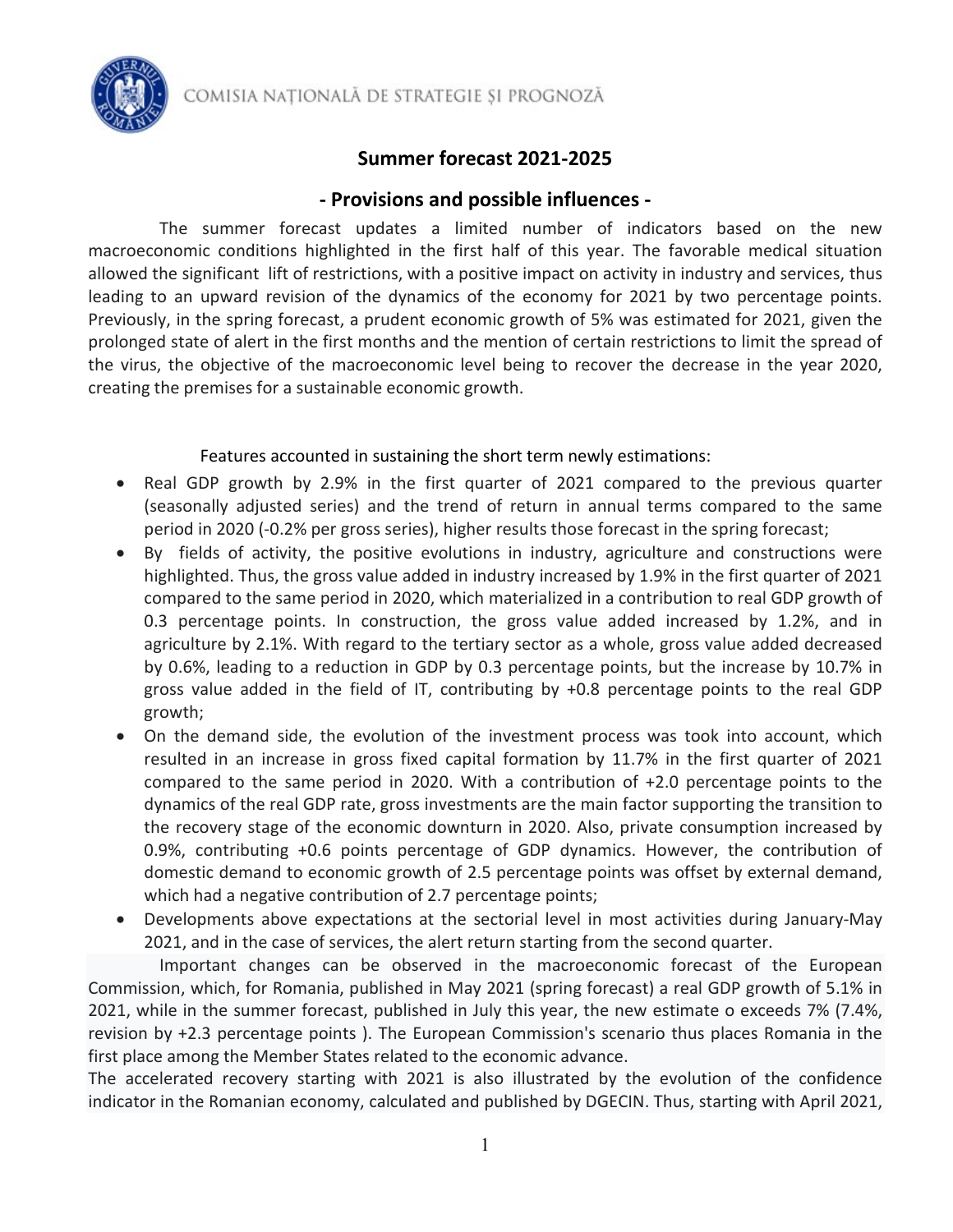

the confidence indicator was significantly above the reference value of 100 points, which corresponds to a high economic growth.

Sectorial evolutions which encounter a speedy recovery than previously estimated :

- The volume of industrial production increased by 16.0% in the first 6 months of this year compared to the same period in 2020, as a result of the recovery of some branches with a high share of exports, which were affected last year in the context of the pandemic, respectively manufacturing road transport vehicles (+ 38.0%), manufacture of electrical equipment (+ 32.7%), manufacture of machinery, machinery and equipment (+ 28.1%) and manufacture of furniture (+ 26.9%). The orientation of the population towards durable goods led to an increase of 42.6% on this component, while current use goods increased by only 1.1%.
- The volume of turnover for retail trade was higher in the first half of the year 13.4% compared to the same period of 2020, mainly due to sales of non-food products (+ 21.4%) and fuels (+ 14.7%), while in the case of food the increase was only 4.9%. Consumer preferences continue to be directed towards purchases through order houses or via the Internet, which recorded an increase of 18.4%.
- Services for the population, one of the areas that experienced a severe decline last year, revived more rapidly between January and May 2021, the turnover registering an increase of 27.6% compared to the first 5 months of 2020.
- Over the whole five months of the current year, the nominal increase of services for enterprises was 14.2%, performance due to activities such as professional, scientific and technical (+ 51.2%) and publishing activities (+29, 5%), areas that performed in 2020. Continuations of favorable developments are also found in the case of information technology services (+ 23.4%), but also in the case of postal and courier activity (+ 23.3%), supported by maintaining interest in online commerce.
- Exports of goods (FOB) amounted to 36.2 billion euros in the first 6 months of 2021, an increase of 26.5% compared to the same period of the previous year, while imports of goods were increased by a lower rate of 25.6%, reaching a level of 46.8 billion euros.
- On the labor market, in the first 6 months of 2021, the average number of employees (calculated as the arithmetic average of monthly staff) was 4,949.9 thousand people, 0.1% higher than the same period of 2020. The increase in the number of employees was more visible in construction (5.4%), in information and communications (+ 4.8%), as well as in health (+ 3.8%), while in industry there was a reduction personnel (-2.2%), which alleviate the positive dynamics on the total economy.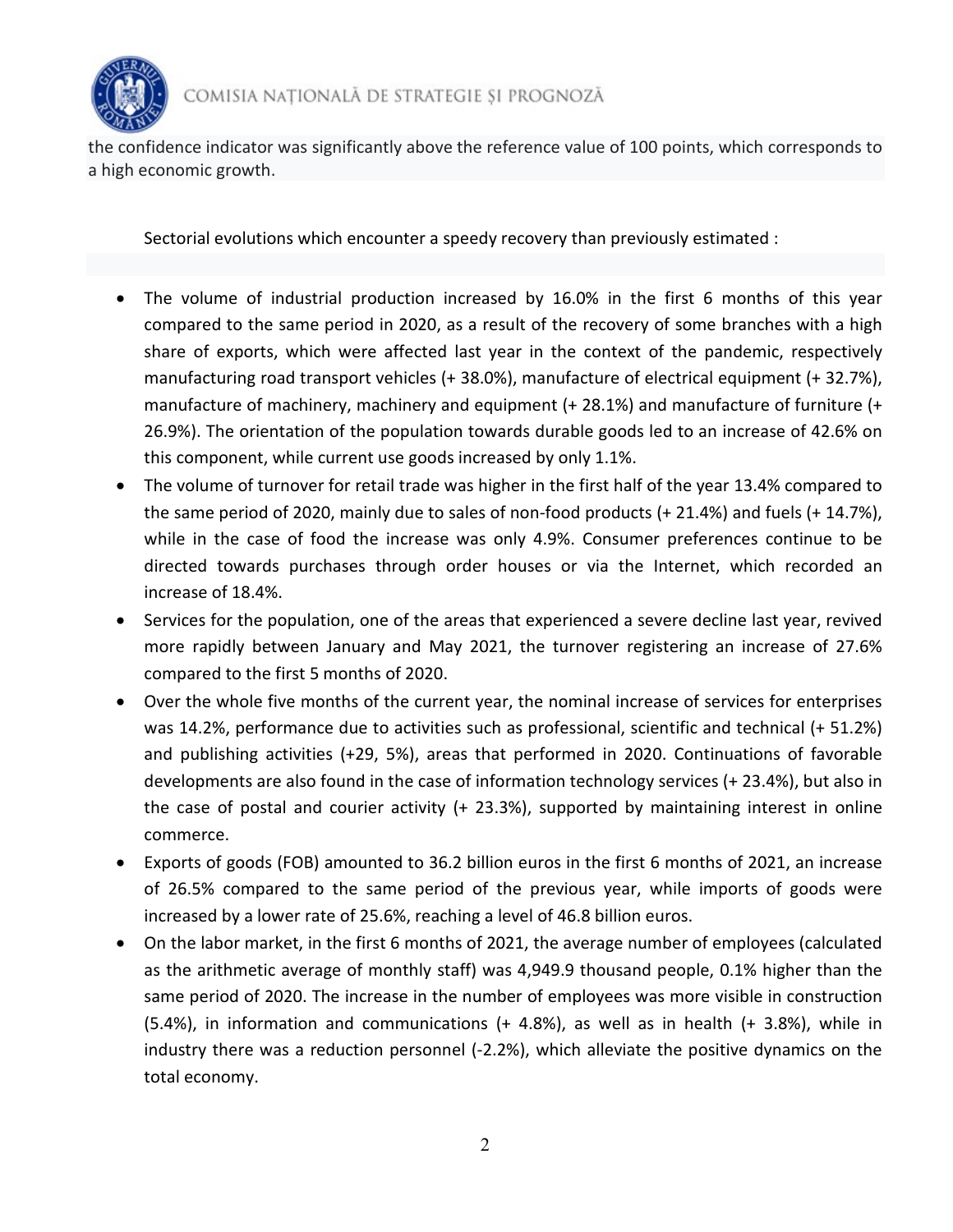

# COMISIA NATIONALĂ DE STRATEGIE ȘI PROGNOZĂ

• The average gross earnings per total economy was, in January-June 2021, of 5,685 lei, 7.9% higher than the one registered in the same period of the previous year. Correspondingly, the average net earnings increased by 8.0%, up to 3484 lei, leading to a higher purchasing power of employees by an average of 4.5%. In the competitive sector, the average gross earnings increased by 9, 3%. Overall industry growth was 11.1%, due to the revival of economic activity and the elimination of restrictive conditions, followed by the services sector by 9.2% (above the average for the economy).

Given the economic developments in the first months of 2021, as well as the lifting of most of the restrictions imposed by the pandemic, it is expected that the gross domestic product will register a nominal value of 1174.9 billion lei in 2021, resulting from a real increase of 7.0% and a deflator of 4.0% (upward price developments contributed to the revision of the GDP deflator).

At the sectorial level, it is estimated that services will continue to have a considerable advance in the second half of 2021, so that the increase in gross value added will be significant (incorporating a base effect) of 6.3%, by 2.4 percentage points higher than in the previous estimate. Regarding the industrial sector, the sustained advance of the activities with an increased contribution of added value is expected, which, in the new more relaxed conditions, determined the ascending revision by 1.9 percentage points of the GVA dynamics in the industry, to 7.7% , the return being partial compared to 2019.

The unfavorable effects of the pandemic have affected less the labor market where, in 2021, an average return of the estimated number of employees is expected to 5,162 thousand people (5,164 thousand in 2019), increasing by 72 thousand people, respectively 1.4% compared to from the previous year and higher by 0.1 percentage points compared to the estimates from January 2021 (5,158 thousand people).

The average gross earnings for 2021 were revised to 5,520 lei / month, an adjustment up by 1.9 percentage points compared to the estimate in the spring forecast (5,422 lei / month), as a result of the positive impact of economic growth that will determines its increase by 6.9% compared to 2020. We mention that the data on labor force are still estimated for 2020, being expected in August the new values published by INS.

Regarding the occurrence of risks associated with the forecast, those related to the unpredictability of the international economic environment for the last four months of this year are highlighted, in the context of the high probability of manifestation of wave IV of the Covid pandemic. We mention mainly the influencing factors associated with the evolution of the euro area economy and, especially, of Germany (Romania's main trading partner) whose situation is reflected in the area of aggregate demand through exports, and especially in the area of domestic industrial production.

In the current context of high economic growth, although the export of goods is expected to recover from the decline of the previous year, the trade deficit is expected to deepen being the main cause of changes in the current account balance. Thus, the current account deficit in GDP is expected to worsen, from 5.2% in 2020 to 5.5% in 2021.